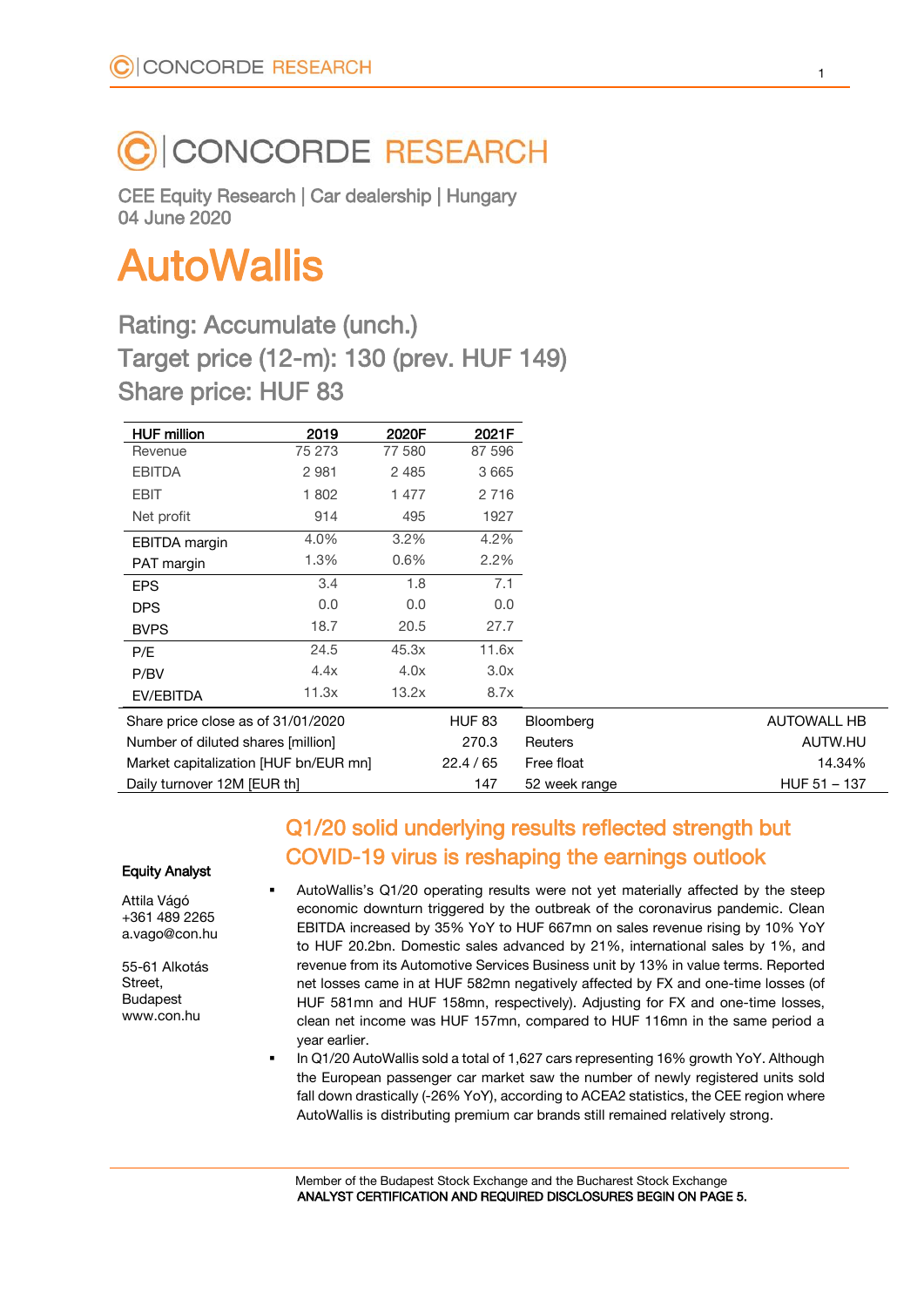Overall underlying operating costs rose in line with net sales growth resulting in more or less flat reported EBIT YoY.

|                                                 | Q1 2020    | Q1 2019    | Changes        |  |  |
|-------------------------------------------------|------------|------------|----------------|--|--|
| <b>Revenue</b>                                  | 20 151 946 | 18 295 732 | $+10%$         |  |  |
| <b>International Distribution Business Unit</b> | 9 079 944  | 9023948    | $+1%$          |  |  |
| <b>Domestic Distribution Business Unit</b>      | 9 238 505  | 7649029    | $+21%$         |  |  |
| <b>Automotive Services Business Unit</b>        | 1833496    | 1622755    | $+13%$         |  |  |
| <b>Expenditure</b>                              |            |            |                |  |  |
| Material cost                                   | 554 860    | 558 695    | $-1%$          |  |  |
| Contracted services                             | 608 755    | 646 775    | $-6%$          |  |  |
| Cost of goods sold                              | 18 096 961 | 16 216 225 | $+12%$         |  |  |
| Personnel expenses                              | 486 880    | 391 061    | $+25%$         |  |  |
| <b>EBITDA**</b>                                 | 509 023    | 544 693    | $-7%$          |  |  |
| Sales result                                    | 76962      | 240 615    | -68%           |  |  |
| Total overall result                            | 582 450    | 115 670    | $-604%$        |  |  |
|                                                 | Q1 2020    | Q1 2019    | <b>Changes</b> |  |  |
| <b>International Distribution Business Unit</b> |            |            |                |  |  |
| Number of new vehicles sold (pcs.)              | 696        | 568        | $+22.5%$       |  |  |
| <b>Domestic Distribution Business Unit</b>      |            |            |                |  |  |
| Number of new vehicles sold (pcs.)              | 744        | 617        | $+20.6%$       |  |  |
| Number of used vehicles sold (pcs.)             | 187        | 217        | $-13.8%$       |  |  |
| <b>Automotive Services Business Unit</b>        |            |            |                |  |  |
| Number of service hours (hours)                 | 11,655     | 11,367     | $+2,5%$        |  |  |
| Rental Fleet Size (pcs.)                        | 539        | 445        | $+21,1%$       |  |  |
| Number of rental events (pcs.)                  | 3,610      | 4,755      | $-24.1%$       |  |  |

#### AutoWallis' Q1/20 consolidated operating highlights (HUF th)

Source: AutoWallis

 Financial loss amounted to HUF 705mn in Q1/20, mainly due to unrealized FX loss of HUF 581mn on open exceptionally high level of inventories outstanding at the end of March due to the coronavirus measures imposed in the Balkans and the high supplier stock invoiced in euros and unpaid for liquidity management reasons. The rapid depreciation of the HUF and other regional currencies against the EUR due to the corona epidemic poses a significant exchange rate risk for domestic sales, however, this as AutoWallis believes should have a delayed price-boosting effect in the domestic car markets. As export activities are typically invoiced in euros, this effect with natural coverage only appears as an unrealized exchange rate difference at the closing of the relevant accounting period.

#### **Outlook**

- EU car markets growth is no doubt dented by the ongoing economic meltdown across the EU in the wake of the coronavirus pandemic. AutoWallis' Central European markets have also been declining to varying degrees, but typically to a smaller extent hitherto than other international markets thanks to relatively healthier CEE economies. The low interest rate environment and abundance of both monetary and fiscal emergency funds and stimulus programs should help buttressing economic growth throughout the European region in the coming years, together with significant government subsidies granted to encourage the purchase of various new passenger mostly for new cars with a purely electric drive chain.
- The transition of automotive companies to new technologies (production of electric cars) is very costly and the new EU environmental rules, which come into force this year, also weigh heavily on OEMs' profits, accompanied by a reduction of certain support and subsidies, which AutoWallis aims to offset by volume growth later this year in the relevant international and domestic distribution segments.
- Even doing so, it is very likely that the high-margin Automotive Service Business unit, which usually accounts for about half of AutoWallis' annual EBITDA will suffer from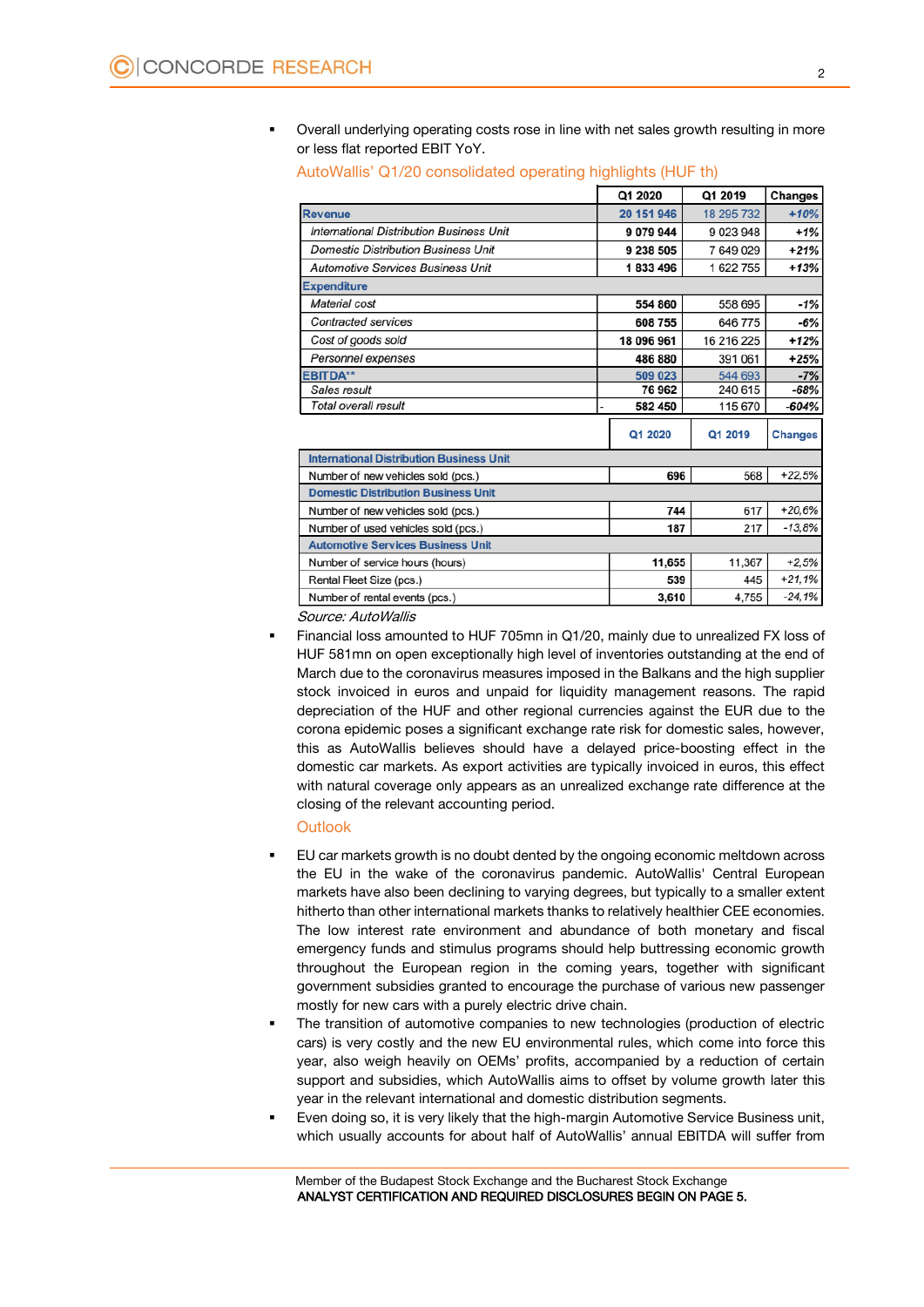the severe decline in the number of passengers arriving at Budapest International Airport. Although AutoWallis is likely to do its best to align operating costs to lower sales, we are increasingly concerned that EBITDA of this segment will decline materially in 2020 YoY, and so will AutoWallis' consolidated EBITDA.

- We cut our EBITDA estimates for the next three years (not accounting for the impact of any international M&A transactions but taking into account the impact of consolidating OPEL distribution activity into the Group's figures) to HUF 2.48bn, HUF 3.7bn and HUF 4.6bn from HUF 3.4bn, HUF 4.1bn and HUF 4.8bn, respectively. Accordingly, we also reduced our estimate for 5-year organic EPS CAGR to 28% form 31%, driven also by higher financial costs than expected previously.
- We expect EBITDA margin to improve from 3.2% in 2019 to only 4.4% by 2024 vs. management guidance for organic EBITDA margin of 5.6%. The primary drivers of organic EBITDA margin improvements and value creation remain new distribution agreements, like the one initialed recently with Jaguar Land Rover, organic regional growth, higher-margin add-on and aftermarket services, and cost reduction measures. International distribution is likely to generate relatively higher margins thanks to market penetration and income convergence towards EU levels.
- We believe investor sentiment towards AutoWallis will be determined by how successful it will be able to implement its ambitious five-year strategy presented in May 2019. We note that we focus on cash flows generated only from current businesses and disregard management guidance for earnings from acquisitions in the future.
- As we assume neither acquisitions nor dividend payments in the coming years but constantly improving capital intensity, thus leverage should decline constantly after 2020 (ND/EBITDA may rise to 4.2x in 2020 from 3.7x at the end of 2019, and then decline to the region of 2x by 2023). We note, however, that should AutoWallis carry out sizeable M&A, its leverage will remain high going forward.
- AutoWallis's shares look a little bit overvalued compared to its peers based on 8.7x 2021 EV/EBITDA. Besides expected fast earnings growth we assume a significant improvement in AutoWallis' ROIC from 7..5% in 2020 to 22.9% by 2024, driven mainly by expected EBITDA margin expansion, which thus is likely to exceed peers' ROIC ratio, justifying relatively higher valuation multiples for AutoWallis.
- That we assume no dividend payments and inorganic growth in the coming years leads us to set, on the basis of future FCF performance, a new 12-month TP at HUF 130 vs. HUF 150 previously, which still leaves a 59% upside potential from the current share price. We stress that our TP is highly sensitive to AutoWallis' operating margin developments. If no margin improvement occurs in the coming years, we will feel it appropriate to reduce our TP to HUF 101, yet implying a 23% upside potential from the current share price, all else remaining constant.
- We keep our Accumulate rating on AutoWallis.

|             | ٠                    | TP sensitivity and DCF valuation | We keep our Accumulate rating on AutoWallis. |       |       |       |
|-------------|----------------------|----------------------------------|----------------------------------------------|-------|-------|-------|
|             | LT NOPLAT Growth (%) |                                  |                                              |       |       |       |
|             | 129.9                | -1%                              | 0%                                           | 2%    | 3%    | 4%    |
|             | 7.6%                 | 93.6                             | 103.4                                        | 130.4 | 150.1 | 176.7 |
|             | 8.6%                 | 93.4                             | 103.1                                        | 130.1 | 149.8 | 176.4 |
| <b>WACC</b> | $9.6\%$              | 93.1                             | 102.8                                        | 129.9 | 149.5 | 176.1 |
|             | 10.6%                | 92.8                             | 102.5                                        | 129.6 | 149.2 | 175.8 |
|             | 11.6%                | 92.5                             | 102.3                                        | 129.3 | 148.9 | 175.5 |

Source: Concorde's estimate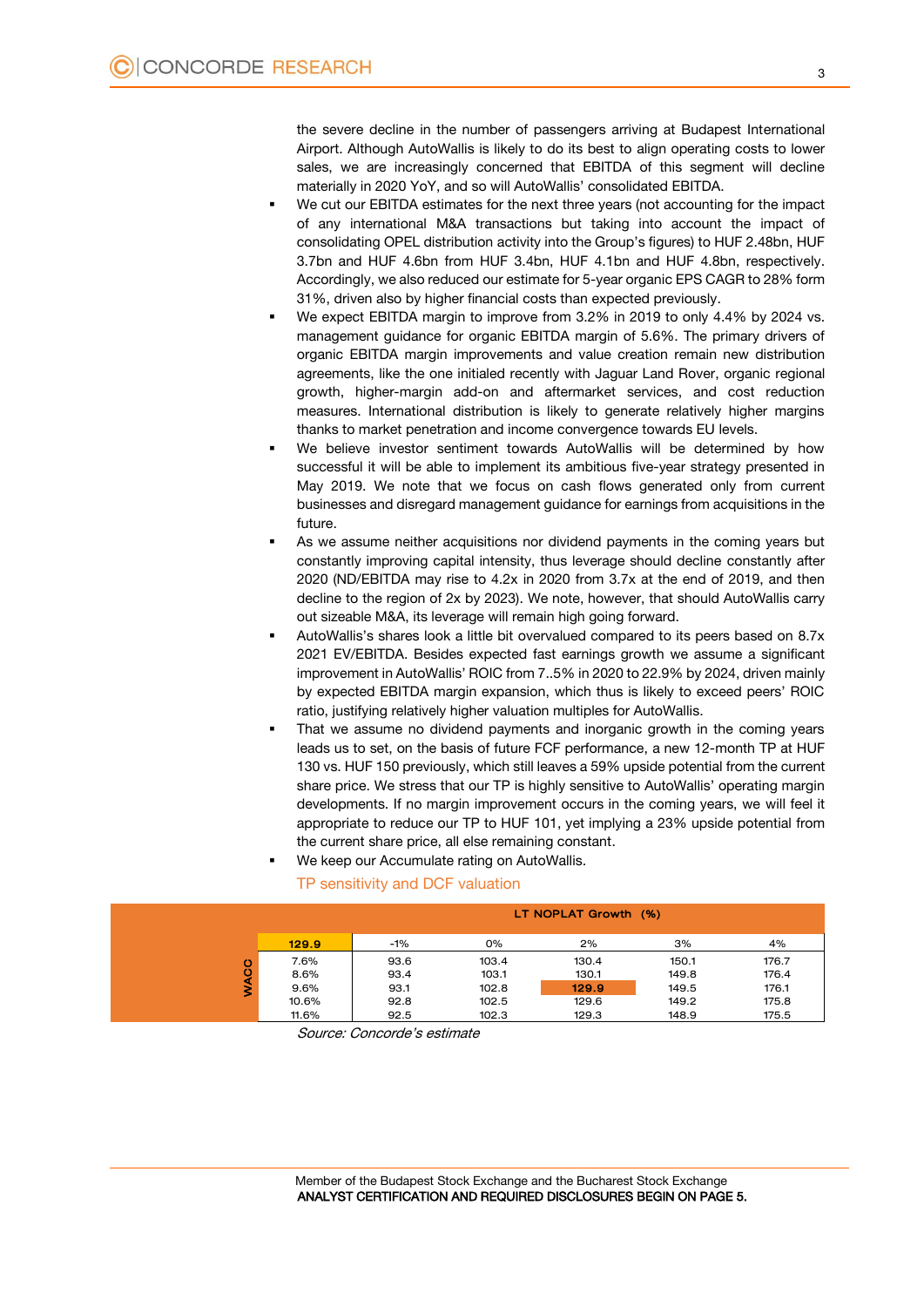| Fair value (HUF)<br>12-m TP (HUF)  | 119.3<br>129.9     |               |                |                   |              |                   |              |
|------------------------------------|--------------------|---------------|----------------|-------------------|--------------|-------------------|--------------|
| w/o acquisitions                   | 2020               | 2021          | 2022           | 2023              | 2024         | 2025              | TV1          |
| ND/V                               | 26.64%             | 23.94%        | 20.41%         | 16.24%            | 11.24%       | 5.08%             | 5.08%        |
| rĀ                                 | 8.64%              | 8.77%         | 9.22%          | 9.15%             | 9.08%        | 9.66%             | 9.66%        |
| r <sub>D</sub>                     | 7.90%              | 3.77%         | 5.53%          | 5.94%             | 6.44%        | 6.44%             | 6.44%        |
| <b>ROIC</b>                        | 7.47%              | 14.12%        | 16.99%         | 20.28%            | 22.87%       | 21.45%            | 20.94%       |
| <b>NOPLAT</b>                      | 1226               | 2 2 5 5       | 3024           | 3 911             | 4732         | 5 3 6 4           | 5 4 7 1      |
| g (NOPLAT)<br><b>DIC</b>           | $-453$             | 1836          | 1486           | 1409              | 4 311        | 2.0%<br>1 1 1 7   | 2.0%<br>1140 |
| IC                                 |                    |               |                |                   |              |                   |              |
| 14 442 213                         | 15 963             | 17799         | 19 285         | 20 694            | 25 004       | 26 122            | 27 261       |
| Risk free rate                     | 2.7%               | 2.8%          | 3.2%           | 3.2%              | 3.1%         | 3.7%              | 3.7%         |
| <b>Beta multiple</b>               | 1.3                | 1.3           | $1.2$          | 1.2               | 1.1          | 1.0               | 1.0          |
| Levered beta<br>ERP                | 1.3<br>6.0%        | 1.3<br>6.0%   | 1.3<br>6.0%    | 1.3<br>6.0%       | 1.3          | 1.3<br>6.0%       | 1.3          |
| Unlevered cost of equity           | 8.6%               | 8.8%          | 9.2%           | 9.1%              | 6.0%<br>9.1% | 9.7%              | 6.0%<br>9.7% |
| Levered cost of equity             | 8.9%               | 10.3%         | 10.2%          | 9.8%              | 9.4%         | 9.8%              | 9.8%         |
| Net debt (calculated)              | 11 154             | 10 452        | 9592           | 8 0 6 9           | 5805         | 2838              | 2895         |
| D/E                                | 36.3%              | 31.5%         | 25.6%          | 19.4%             | 12.7%        | 5.4%              | 5.4%         |
| E/V                                | 73.4%              | 76.1%         | 79.6%          | 83.8%             | 88.8%        | 94.9%             | 94.9%        |
| rE                                 | 8.9%               | 10.3%         | 10.2%          | 9.8%              | 9.4%         | 9.8%              | 9.8%         |
| <b>WACC</b><br>P&L                 | 8.3%<br>2020       | 8.6%<br>2021  | 9.0%<br>2022   | 9.0%<br>2023      | 9.0%<br>2024 | 9.6%<br>2025      | 9.6%<br>TV1  |
| Rev.                               | 77 580             | 87 596        | 98 955         | 112 063           | 127 027      | 143 990           | 146 870      |
| D&A                                | 1 3 1 5            | 1 1 1 7       | 1153           | 1195              | 1242         | 1440              | 1469         |
| <b>EBIT</b>                        | 1 477              | 2 716         | 3643           | 4 7 12            | 5 701        | 6462              | 6 5 9 1      |
| Financial rev.                     | -881               | $-394$        | $-531$         | $-479$            | $-374$       | $-183$            | $-187$       |
| PBT                                | 597                | 2 3 2 2       | 3 112          | 4 2 3 2           | 5 3 2 7      | 6 2 7 9           | 6405         |
| Tax                                | 101                | 395           | 529            | 719               | 906          | 1 0 6 7           | 1089         |
| Net Income                         | 495<br>504         | 1927          | 2 5 8 3        | 3 513             | 4 4 21       | 5 2 1 2           | 5 3 1 6      |
| Net compr. income<br>СF            |                    | 1949          | 2 598          | 3 5 3 1           | 4 4 3 8      | 5 2 3 2           | 5 3 3 6      |
| <b>EBIT</b>                        | 1 477              | 2 716         | 3 643          | 4 7 12            | 5 701        | 6462              | 6 5 9 1      |
| <b>EBITDA</b>                      | 2 7 9 3            | 3833          | 4796           | 5 9 0 6           | 6943         | 7902              | 8 0 6 0      |
| <b>NOPLAT</b>                      | $\overline{1}$ 226 | 2 2 5 5       | 3 0 2 4        | 3 911             | 4732         | 5 3 6 4           | 5 4 7 1      |
| <b>DIC</b>                         | $-453$             | 1836          | 1486           | 1409              | 4 311        | 1 1 1 7           | 1140         |
| <b>FCFF</b>                        | 1679<br>-881       | 419<br>$-394$ | 1538<br>$-531$ | 2 5 0 2<br>$-479$ | 421          | 4 2 4 6<br>$-183$ | 4 3 3 1      |
| Interest<br>Tax shield             | 150                | 67            | 90             | 81                | $-374$<br>64 | 31                | $-187$<br>32 |
| Ddebt                              | $-702$             | $-859$        | $-1523$        | $-2264$           | $-2967$      | 57                | 58           |
| <b>FCFD</b>                        | $-1433$            | $-1187$       | $-1964$        | $-2662$           | $-3277$      | $-95$             | $-97$        |
| <b>FCFE</b>                        | 246                | $-768$        | $-426$         | $-161$            | $-2856$      | 4 1 5 1           | 4 2 3 4      |
| dividend                           | $\mathbf 0$        | $\circ$       | O              | $\mathbf 0$       | 0            | 0                 | 0            |
| Dcash                              | 246                | $-768$        | $-426$         | $-161$            | $-2856$      | 4 1 5 1           | 4 2 3 4      |
| <b>FCFF</b><br><b>FCFF</b>         | 1679               | 419           | 1538           | 2 5 0 2           | 421          | 4 2 4 6           | 4 3 3 1      |
| D/V                                | 27%                | 24%           | 20%            | 16%               | 11%          | 5%                | 5%           |
| <b>WACC</b>                        | 8.28%              | 8.61%         | 9.03%          | 8.98%             | 8.96%        | 9.60%             | 9.60%        |
| Value of firm (bop)                | 41864              | 43 652        | 46 993         | 49 696            | 51 658       | 55 863            | 56 980       |
|                                    |                    |               |                |                   |              |                   |              |
|                                    |                    |               |                |                   |              |                   |              |
| <b>APV</b><br><b>FCFF</b>          | 1679               | 419           | 1538           | 2 5 0 2           | 421          | 4 2 4 6           | 4 3 3 1      |
| rĂ                                 | 8.64%              | 8.77%         | 9.22%          | 9.15%             | 9.08%        | 9.66%             | 9.66%        |
| PV(FCFF)                           | 41 236             | 43 119        | 46 481         | 49 227            | 51 2 28      | 55 457            | 56 566       |
| TS                                 | 150                | 67            | 90             | 81                | 64           | 31                | 32           |
| PV(TS)                             | 628                | 532           | 512            | 469               | 430          | 406               | 414          |
| Value of firm (bop)<br><b>FCFE</b> | 41864              | 43 652        | 46 993         | 49 696            | 51 658       | 55 863            | 56980        |
| <b>FCFE</b>                        | 246                | $-768$        | $-426$         | $-161$            | $-2856$      | 4 1 5 1           | 4 2 3 4      |
| r <sub>E</sub>                     | 9%                 | 10%           | 10%            | 10%               | 9%           | 10%               | 10%          |
| PV(E)                              | 30 710             | 33 200        | 37 401         | 41 627            | 45 853       | 53 025            | 54 086       |
| D                                  | 11 154             | 10 452        | 9592           | 8 0 6 9           | 5805         | 2838              | 2895         |
| Value of firm (bop)                | 41864              | 43 652        | 46 993         | 49 696            | 51 658       | 55 863            | 56 980       |
| <b>EVA</b><br><b>NOPLAT</b>        | 1226               | 2 2 5 5       | 3024           | 3 911             | 4732         | 5 3 6 4           | 5 4 7 1      |
| IC at the beginning                | 16 416             | 15 963        | 17799          | 19 285            | 20 694       | 25 004            | 26 122       |
| <b>WACC</b>                        | 0                  | 0             | 0              | 0                 | $\mathbf 0$  | 0                 |              |
| EVA                                | $-133$             | 880           | 1 4 1 7        | 2 1 7 9           | 2879         | 2 9 6 3           | 2 9 6 3      |
| PV(EVA)                            | 25 448             | 27 689        | 29 194         | 30 412            | 30 964       | 30 859            | 30 859       |
| Value of firm (bop)                | 41864              | 43 652        | 46 993         | 49 696            | 51 658       | 55 863            | 56 980       |
|                                    |                    |               |                |                   |              |                   |              |

Member of the Budapest Stock Exchange and the Bucharest Stock Exchange ANALYST CERTIFICATION AND REQUIRED DISCLOSURES BEGIN ON PAGE 5.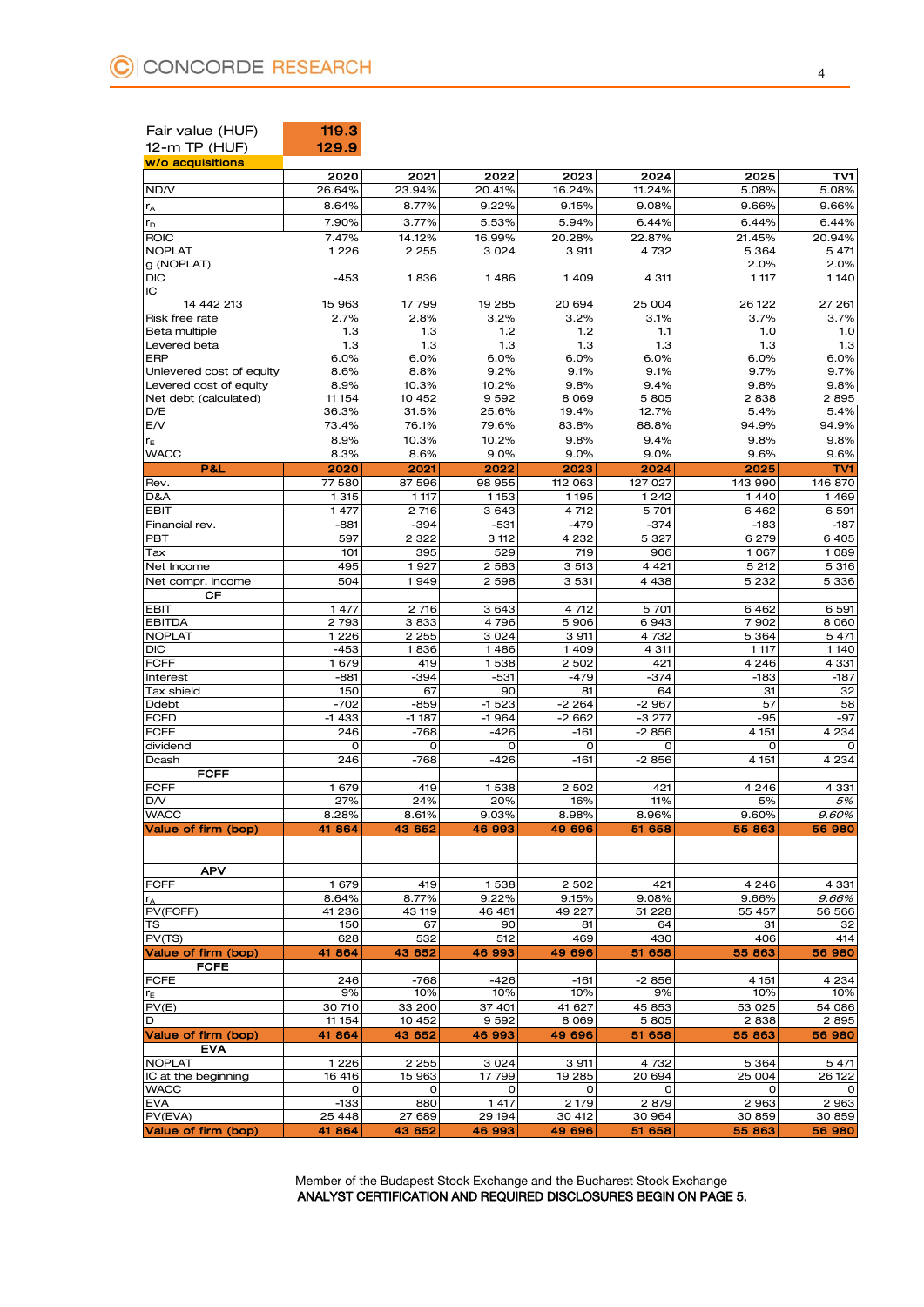Source: Concorde's estimate

## **DISCLAIMER**

Concorde Securities Ltd. does and seeks to do business with companies covered in its research reports. As a result, investors should be aware that the firm may have a conflict of interests that could affect the objectivity of this report. Investors should consider this report as only a single factor in making their investment decision. For analysts' certification and other important disclosures, please refer to the "Disclaimer" section at the end of this report.

#### DISCLAIMER I.

This research report has been prepared by Concorde Securities Ltd., a full-service Hungarian investment banking, investment management and brokerage firm. Concorde Securities Ltd. is under the supervision of the National Bank of Hungary in its capacity as financial supervisory authority.

Concorde Securities Ltd. is registered in Hungary and does not have any subsidiaries, branches or offices outside of Hungary. Therefore we are not allowed to provide direct investment banking services to US investors and restrictions may apply to our potential investment banking services according to your country's jurisdiction. For important disclosures to U.S. investors, please refer of the "Notice to U.S. Investors" section at the end of this Disclaimer.

Our salespeople, traders and other professionals may provide oral or written market commentary or trading strategies to our clients that reflect opinions that are their own and may be contrary to the opinions expressed in our research products, and our proprietary trading and investing businesses may make investment decisions that are inconsistent with the recommendations expressed by our analysts or traders.

Our research, sales and trading professionals are paid based on the profitability of the respective divisions of Concorde Securities Ltd., which from time-to-time may include revenues from the firm's capital market activity. Concorde Securities Ltd. does not prohibit analysts, salespeople and traders from maintaining a financial interest in the securities or futures of any companies that they cover or trade on their clients' behalf in strict compliance with the Hungarian Capital Markets Act.

#### ANALYSTS CERTIFICATION

The research analysts undersigned and responsible for the preparation of this report hereby certify that (i) the views expressed in this research report accurately reflect their personal views about any and all of the securities or issuers referred to in this research report; (ii) no part of the analysts' compensation was, is or will be directly or indirectly related to the specific recommendation or views expressed in this report and (iii) no part of their compensation is tied to any specific investment transactions performed by Concorde Securities Ltd.

Name and job title of individuals involved in the production of this report are disclosed at the end of this report.

Concorde Securities Ltd. is a leading manager and underwriter of Hungarian equity offerings. We have investment banking and other business relations with a substantial percentage of the companies traded on the Budapest Stock Exchange and covered by our research department. Concorde Securities Ltd, its directors and employees may have a position in these securities, which may change at any time.

Concorde Securities Ltd. acted as Lead Manager of the private and public share placement of the shares of FHB in 2003, Masterplast in 2012 and Duna House in 2016. Concorde Securities Ltd. acted as the Co-lead Manager of Gedeon Richter's exchangeable bond issue in September 2004. Concorde Securities Ltd. has provided financial advice to Magyar Telekom.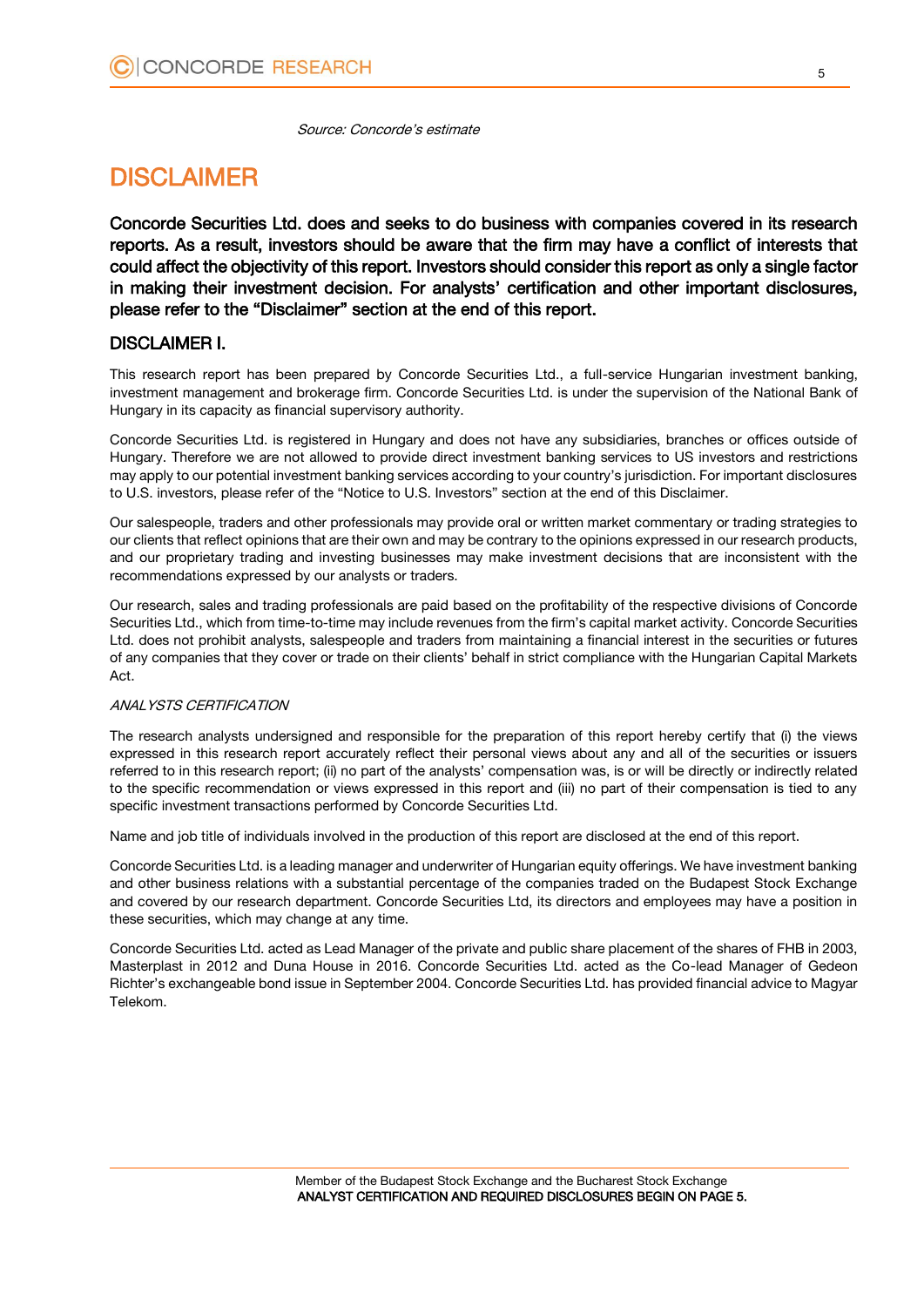#### EXPLANATION OF RATINGS AND METHODOLOGY

| Rating                 | <b>Trigger</b>                                                                                                                                           |
|------------------------|----------------------------------------------------------------------------------------------------------------------------------------------------------|
| Buy                    | Total return is expected to exceed 20% in the next 12 months                                                                                             |
| Accumulate             | Total return is expected to be in the range of 10-20%                                                                                                    |
| Neutral                | Total return is expected to be in the range of 10%-(-10%)                                                                                                |
| Reduce                 | Total return is expected to be in the range of -10-(-20%)                                                                                                |
| Sell                   | Total return is expected to be lower than -20%                                                                                                           |
| <b>Under Revision</b>  | The stock is put Under Revision if the covering analyst considers new information<br>may change the valuation materially and if this may take more time. |
| Coverage in transition | Coverage in transition rating is assigned to a stock if there is a change in analyst.                                                                    |

#### Securities prices:

Prices are taken as of the previous day's close on the home market unless otherwise stated.

#### Valuations and risks:

Analysis of specific risks to set stock target prices highlighted in our investment case(s) are outlined throughout the report. For details of methodologies used to determine our price targets and risks related to the achievement of the targets referred to in the main body of the report or at [Rating Methodology](https://www.con.hu/wp-content/uploads/2016/04/Methodology_concorde_research.pdf?tstamp=201710021038) on our website, visit (https://www.con.hu/wp-content/uploads/2016/04/Methodology\_concorde\_research.pdf?tstamp=201710021038)

#### Research disclosures:

Concorde Securities Ltd. may have published other investment recommendations in respect of the same securities/instruments recommended in this report during the preceding 12 months. Disclosure of previous investment recommendations produced by Concorde Securities Ltd. in the previous 12 months can be found at [Rating history.](https://www.con.hu/wp-content/uploads/2016/04/Rating-history.pdf?tstamp=201710021038) (https://www.con.hu/wp-content/uploads/2016/04/Rating-history.pdf?tstamp=201710021038)

#### **GENERAL**

This report is provided for information purposes only and does not represent an offer for sale, or the solicitation of any offer to buy or sell any securities.

The information, and any opinions, estimates and forecast have been obtained from sources believed by us to be reliable, but no representation or warranty, express or implied is made by us as to their accuracy or completeness. The information, opinions, estimates and forecasts may well be affected by subsequent changes in market conditions. This document may not be reproduced in whole or in part, or published for any purpose.

REPRODUCTION OR REBROADCAST OF ANY PORTION OF THIS RESEARCH REPORT IS STRICTLY PROHIBITED WITHOUT THE WRITTEN PERMISSION OF CONCORDE SECURITIES LTD.

#### DISCLAIMER II.

This research/commentary was prepared by the assignment of Budapest Stock Exchange Ltd. (registered seat: 1054 Budapest, Szabadság tér 7. Platina torony I. ép. IV. emelet; company registration number: 01-10-044764, hereinafter: BSE) under the agreement which was concluded by and between BSE and Concorde Securities Ltd. (registered seat: H-1123 Budapest Alkotás utca 50., company registration number: 01-10-043521, hereinafter: Investment Service Provider)

BSE shall not be liable for the content of this research/commentary, especially for the accuracy and completeness of the information therein and for the forecasts and conclusions; the Service Provider shall be solely liable for these.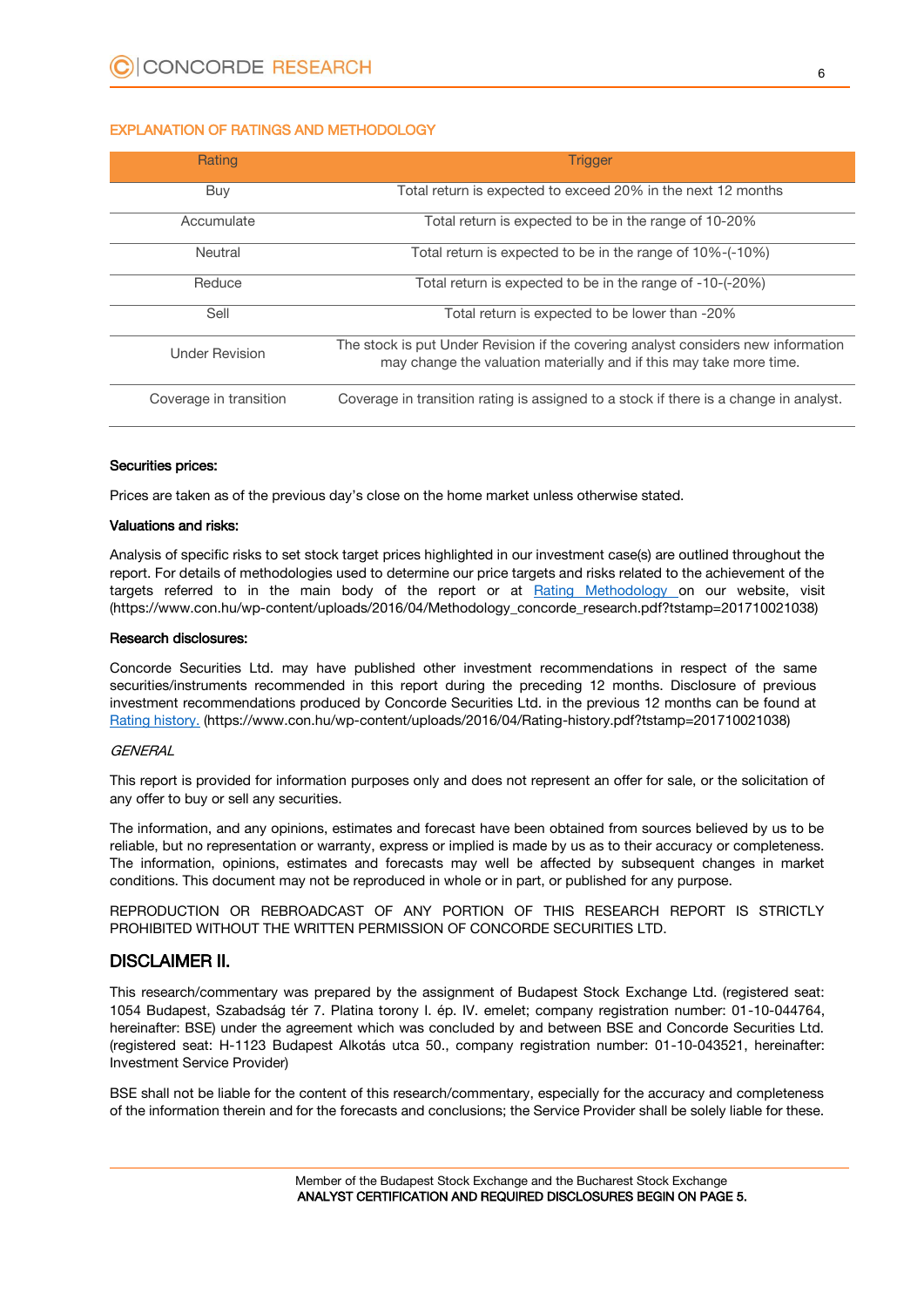The Service Provider is entitled to all copyrights regarding this research/commentary however BSE is entitled to use and advertise/spread it but BSE shall not modify its content.

This research/commentary shall not be qualified as investment advice specified in Point 9 Section 4 (2) of Act No. CXXXVIII of 2007 on Investment Firms and Commodity Dealers and on the Regulations Governing their Activities. Furthermore, this document shall not be qualified as an offer or call to tenders for the purchase, sale or hold of the financial instrument(s) concerned by the research/commentary.

#### NOTICE TO U.S. INVESTORS

This report was prepared, approved, published and distributed by Concorde Securities Ltd. located outside of the United States (a "non-US Group Company"). This report is distributed in the U.S. by LXM LLP USA, a U.S. registered broker dealer, on behalf of Concorde Securities Ltd. only to major U.S. institutional investors (as defined in Rule 15a-6 under the U.S. Securities Exchange Act of 1934 (the "Exchange Act")) pursuant to the exemption in Rule 15a-6, and any transaction effected by a U.S. customer in the securities described in this report must be effected through LXM LLP USA.

Neither the report nor any analyst who prepared or approved the report is subject to U.S. legal requirements or the Financial Industry Regulatory Authority, Inc. ("FINRA") or other regulatory requirements pertaining to research reports or research analysts. No non-US Group Company is registered as a broker-dealer under the Exchange Act or is a member of the Financial Industry Regulatory Authority, Inc. or any other U.S. self-regulatory organization.

Analyst Certification. Each of the analysts identified in this report certifies, with respect to the companies or securities that the individual analyses, that (1) the views expressed in this report reflect his or her personal views about all of the subject companies and securities and (2) no part of his or her compensation was, is or will be directly or indirectly dependent on the specific recommendations or views expressed in this report. Please bear in mind that (i) Concorde Securities Ltd. is the employer of the research analyst(s) responsible for the content of this report and (ii) research analysts preparing this report are resident outside the United States and are not associated persons of any US regulated broker-dealer and that therefore the analyst(s) is/are not subject to supervision by a US broker-dealer, and are not required to satisfy the regulatory licensing requirements of FINRA or required to otherwise comply with US rules or regulations regarding, among other things, communications with a subject company, public appearances and trading securities held by a research analyst account.

Important US Regulatory Disclosures on Subject Companies. This material was produced by Concorde Securities Ltd. solely for information purposes and for the use of the recipient. It is not to be reproduced under any circumstances and is not to be copied or made available to any person other than the recipient. It is distributed in the United States of America by LXM LLP USA and elsewhere in the world by Concorde Securities Ltd. or an authorized affiliate of Concorde Securities Ltd. This document does not constitute an offer of, or an invitation by or on behalf of Concorde Securities Ltd. or its affiliates or any other company to any person, to buy or sell any security. The information contained herein has been obtained from published information and other sources, which Concorde Securities Ltd. or its Affiliates consider to be reliable. None of Concorde Securities Ltd. accepts any liability or responsibility whatsoever for the accuracy or completeness of any such information. All estimates, expressions of opinion and other subjective judgments contained herein are made as of the date of this document. Emerging securities markets may be subject to risks significantly higher than more established markets. In particular, the political and economic environment, company practices and market prices and volumes may be subject to significant variations. The ability to assess such risks may also be limited due to significantly lower information quantity and quality. By accepting this document, you agree to be bound by all the foregoing provisions.

LXM LLP USA assumes responsibility for the research reports content in regards to research distributed in the U.S. LXM LLP USA or its affiliates has not managed or co-managed a public offering of securities for the subject company in the past 12 months, has not received compensation for investment banking services from the subject company in the past 12 months, does not expect to receive and does not intend to seek compensation for investment banking services from the subject company in the next 3 months. LXM LLP USA has never owned any class of equity securities of the subject company. There are not any other actual, material conflicts of interest of LXM LLP USA at the time of the publication of this research report. As of the publication of this report LXM LLP USA does not make a market in the subject securities.